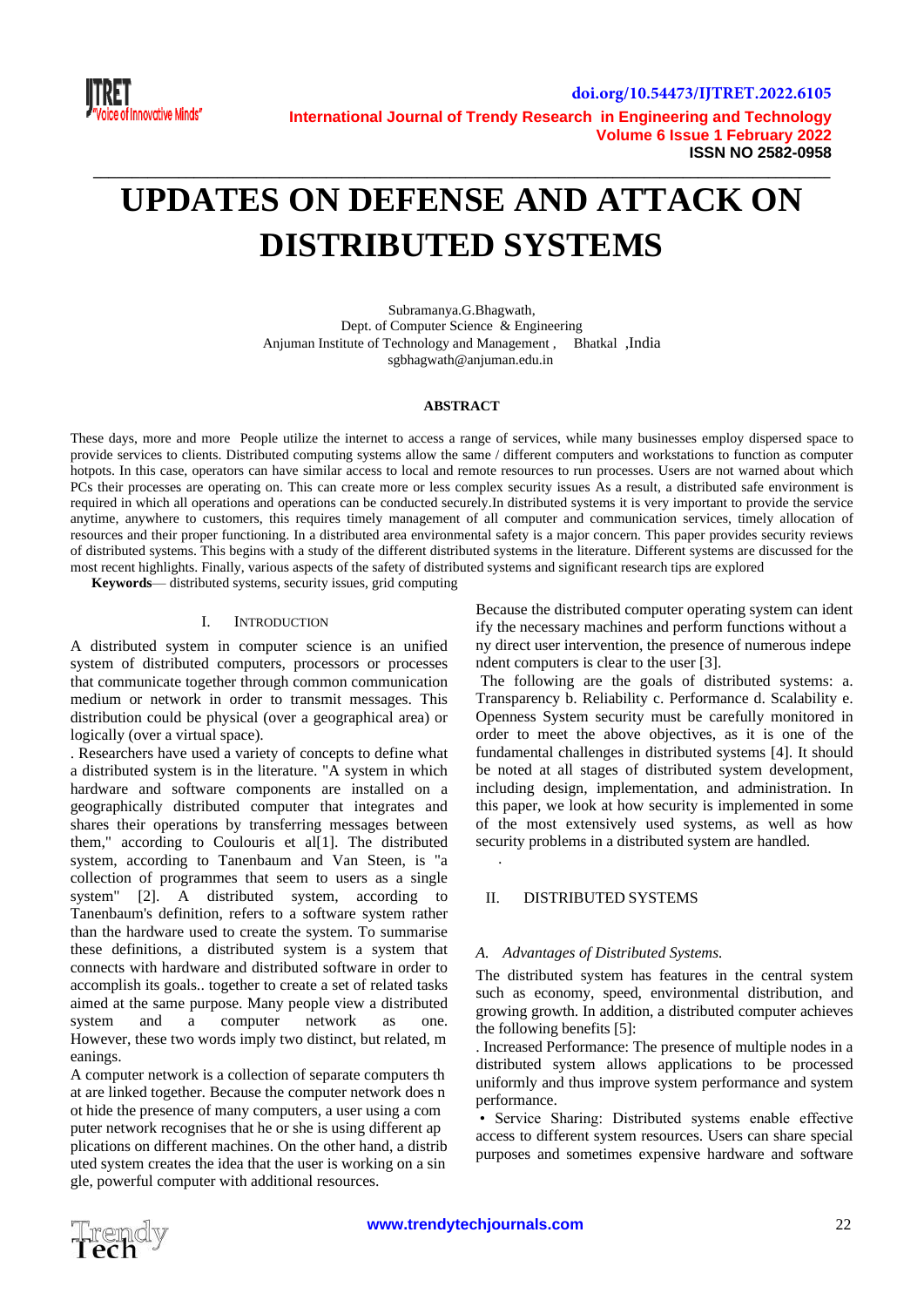

services such as, database server, compute server, virtual reality server, multimedia information server etc.

• Extended Extensions: Distributed systems are designed to be modular and flexible. For specific statistics, the system will automatically configure it to include a large number of nodes and resources while in some cases,will contain a few resources. In addition, file system capacity and computing power can be increased exponentially. Perhaps the best feature of a distributed system over a central system lies in its modular expansion.

• Increased Reliability, Availability, and Error tolerance: The integration of multiple and final computer resources into distributed systems makes it more attractive and less expensive to introduce malfunctions in order to improve system reliability and error tolerance. The system can tolerate failure in one area by assigning its functions to another available. In addition, due to the increased reliability target embedded within the distributed system. If one machine crashes, the whole system does not crash, unlike the central system [6].

These benefits cannot be easily achieved, since designing a common distributed computer program is a complex process. This process has many challenges that designers have to overcome. In the next section, major challenges of the distributed system are introduced

#### *B. Challenges of Distributed Systems*

As the scope and scope of distributed programs and applications expand, various challenges may be encountered [1]. In this section, the main challenges are described:

. Heterogeneity: Distributed systems that allow users to access resources and run applications on a separate set of computers and networks. Heterogeneity (i.e., diversity and diversity) applies to all of the following: networks, computer systems, operating systems, programming languages, and the use of different engineers [1].

• Openness: The openness of the computer system is a factor that determines whether the system can be expanded and reused in a variety of ways. The openness of the distributed system is largely determined by the quality of the new resources sharing services that can be added and made available for use by a variety of client programs. Openness will not be achieved unless specificity and documentation of the main interface of system components are made available to software developers [1].

• Scaling: Distributed systems work efficiently and effectively on many different scales, from small intranet to internet. The number of computers and servers on the Internet has grown significantly. System

is defined as the rate at which it will remain active if there is a significant increase in the number of resources and the number of users.

• Distribution Transparency: Displacement is defined as user encryption and component system divider in distributed system. Thus, the system is seen as a whole rather than as a collection of independent components [1]. The problem with

**\_\_\_\_\_\_\_\_\_\_\_\_\_\_\_\_\_\_\_\_\_\_\_\_\_\_\_\_\_\_\_\_\_\_\_\_\_\_\_\_\_\_\_\_\_\_\_\_\_\_\_\_\_\_\_\_\_\_\_\_\_\_\_\_\_\_\_\_\_\_\_\_\_\_\_\_\_\_\_\_\_\_\_\_\_\_\_\_\_\_\_\_\_\_\_** striving for transparency in distribution to very large systems is that performance will drop to an unacceptable level. In addition, network delays have a low natural limitation, when interacting with long-distance communication [7].

> • Planning: An organization that is allocated a schedule ignores the central organizational boundaries in terms of tolerance, resilience, and independence. This approach achieves both, a small resource sharing area (e.g. sharing resources under the same administrative domain) in a large area. However, this approach raises significant challenges in the field of distributed information management, enforcement comprehensive system integration, security, app user authentication, and service provider variability [8]. • Security and Trust: Many of the information services made available and stored on distributed systems have a high internal value for their users. Their safety is therefore of paramount importance [1]. An organization subdivided into distributed systems raises significant challenges in the areas of security and trust management. Using a secure distributed system requires potentially effective solutions dealing with various safety issues [8].

#### III. Types

There are many distributed systems running today. In the next section, we present the most widely distributed computer paradigms.

There are many distributed systems running today. Following are some of the most popular distributed systems in use today. Cluster Computing, Grid Computing, distributed storage systems, Distributed Database System.

#### *A. Cluster Computing*

.

.

Users can activate and introduce computers connected to high-speed networks as a single computer. A collection is a group of computers that are linked together to form a single resource group. By splitting down all work into smaller independent tasks, every task assigned to the collection will work on all machines in the collection in the same way. The ultimate product would then be formed by combining the effects of small tasks [5].9 Organizations can use cluster computing to boost their processing capability by combining common and widely available technology. These assets, also known as computer programmes and software, can be obtained for a lesser price [10]. Cluster computing has exploded in popularity in recent years.. Collections are used by almost 80% of the world's top 500 universities. Scientific, engineering, commercial, and industrial applications that demand high availability and output output are typically performed on collections [11]. Protein sequence in biological applications, seismic modelling in public engineering, ground source petroleum reservoir simulation, and petroleum engineering [12-15].

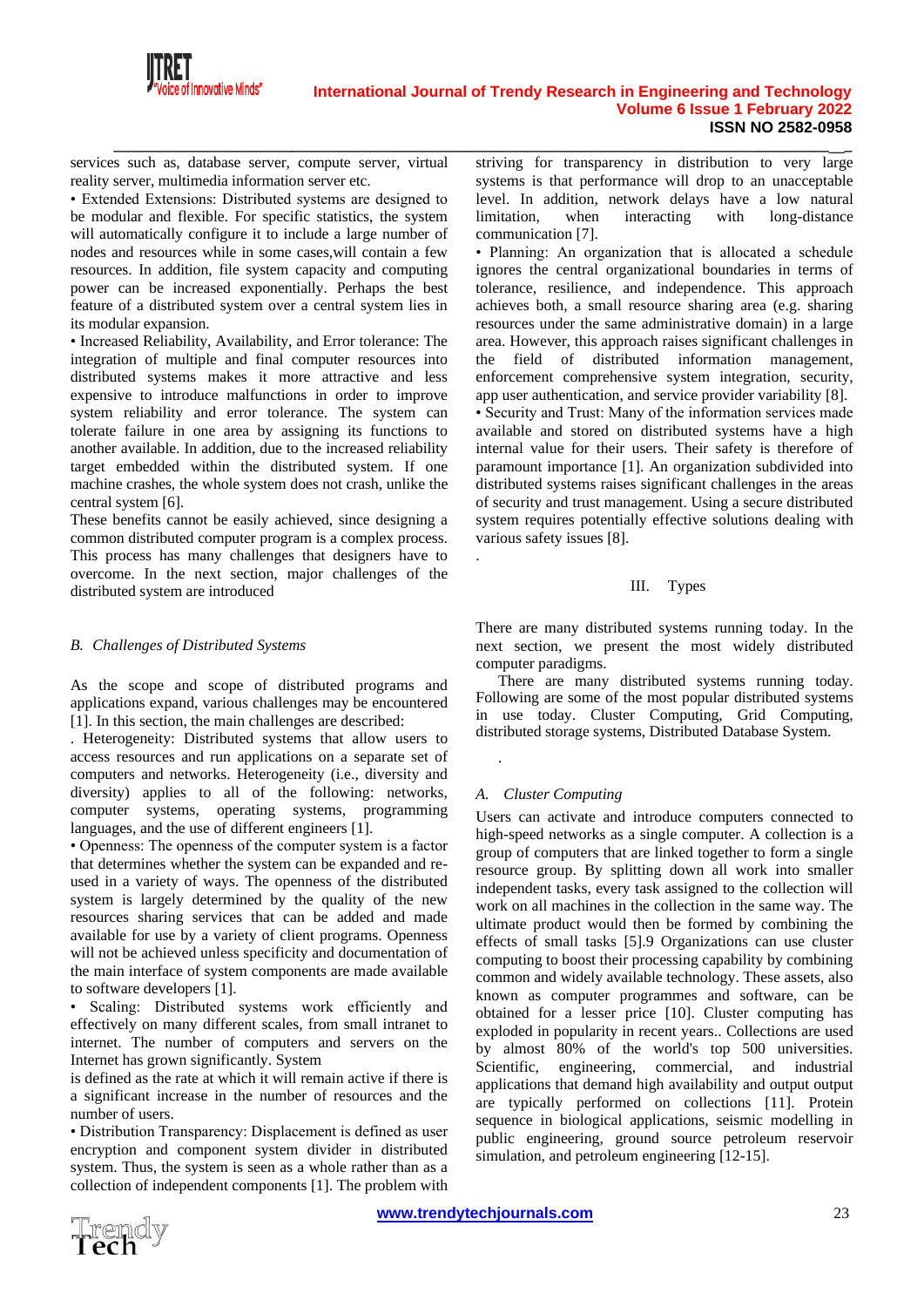

**\_\_\_\_\_\_\_\_\_\_\_\_\_\_\_\_\_\_\_\_\_\_\_\_\_\_\_\_\_\_\_\_\_\_\_\_\_\_\_\_\_\_\_\_\_\_\_\_\_\_\_\_\_\_\_\_\_\_\_\_\_\_\_\_\_\_\_\_\_\_\_\_\_\_\_\_\_\_\_\_\_\_\_\_\_\_\_\_\_\_\_\_\_\_\_**

# *B. Grid Compuring*

A grid is a distributed computing system that combines a large number of small, tightly connected computers to generate a massive visible supercomputer. This virtual supercomputer must perform incredible feats in order for any single machine to complete them in a timely manner. The grid is characterised as a compact and distributed system that can select, share, and integrate geographically scattered resources based on their availability, power, efficiency, and cost that match the User Service (QoS) criteria over operational time [16]. Grid computing brings together computer resources that are dispersed across a huge number of people and organisations.. The main purpose of the grid system is to work collaboratively across multiple systems to solve a single computer task by breaking down the task into smaller tasks that it contains and distributing those tasks to different computers. The middleware used in grid computing is responsible for classifying and sharing tasks. The size of the grid system can vary from a few hundred computers within an organization to large systems comprising thousands of nodes in multiple organizations. A small grid confined to a single organization is commonly known as an intra-node corporation while a large broad system is called an inter node corporation [17]. Grids used to create scientific, mathematical, and computer-focused study problems by volunteers. Drug detection, economic forecasting, earthquake analysis, and back-end e-commerce office data processing are just a few of the tasks commonly solved using grid computing.

#### *C. Distributed Storage Systems*

The rapid growth of storage capacity, bandwidth and computational resources and the reduction in the cost of storage equipment have fueled the popularity of distributed storage systems. The main purpose of distributing storage across multiple devices is to protect the data in the event of a disk failure through mass storage on multiple devices and to make the data available closer to the user in the most widely distributed system [18]. There are four main types of storage systems widely distributed. There are, Server Attached Redundant Array of Independent Disks (RAID), intermediate RAID, Network Attached Storage (NAS) and Local Area Network (SAN). NAS and SAN are the most widely distributed distributed methods in four.

Because of these variances, NAS and SAN have slight discrepancies in approved data transmission mechanisms between devices and activities. The TCP/IP protocol is mostly used by NAS to transport data to numerous devices, whereas SAN employs SCSI settings for fibre channels. As a result, any portable network that supports TCP/IP, such as Ethernet, FDDI, or ATM, can be used with NAS. SAN, on the other hand, can only be utilised for fibre channel. Because TCP has higher overhead and SCSI is quicker than TCP / IP networks, SAN outperforms NAS.

#### *D. Distributed Databasee System*

A distributed database system is a collection of standalone web apps dispersed across all computers that share data so that the user can access it from anywhere as if it were stored locally, regardless of where the data is stored.

## IV. SECURITY IN DISTRIBUTED SYSTEMS

Security services are generally divided into six categories: Privacy, Data Integrity, Authentication, Authorization, Rejection, and Accountability [6] which will be described below.

• Confidentiality: Important data transferred or transported between parties must be protected and protected. Confidentiality is the concept of ensuring that important data is kept completely disclosed in unauthorized companies [19].

. Data Integrity: Data integrity means maintaining and ensuring the accuracy and consistency of data throughout its life cycle. This means that data cannot be converted without the consent of its official user [20]. That is, it ensures that important data has not been altered or deleted in an unauthorized or unrecognized manner.

• Authentication: Authentication is a basic protection against distributed systems, requiring mutual trust [19]. It is also important that authenticity confirms that both parties are the ones who claim to be. Some information protection systems incorporate authentication features such as "digital signatures", which provide proof that the message data is authentic and sent by someone with the appropriate signature keys.

• Authorization and Access Control: Authorization management has become one of the most important issues related to distributed programs. It is used to provide a single secure access point that allows users to connect to the network and access authorized services. On the other hand, access control prevents unauthorized people from accessing the system [21].

. Non-refusal: Non-refusal the idea of ensuring that a party to the dispute cannot deny or dispute the validity of the statement. That is, the sender cannot deny sending the message [20].

• Accountability: Although security has been addressed in a number of areas, accountability is one of the key components of non-compliance with modern computer programs [22]. The ability to recognize not only mistakes, but also to find the business / organizations responsible for failure is essential

## *A. SECURITY ATTACKS ON DISTRIBUTED SYSTEMS*

Distributed service denials and identity attacks occur mainly on a distributed system [20]. Distributed Denial of Service (DDoS) Attack Denial of service (DoS) is an attack where the main purpose of the attacker or hacker is to destroy the services used by the legitimate user. That is, the attacker is trying to prevent the real user from using the service. When



.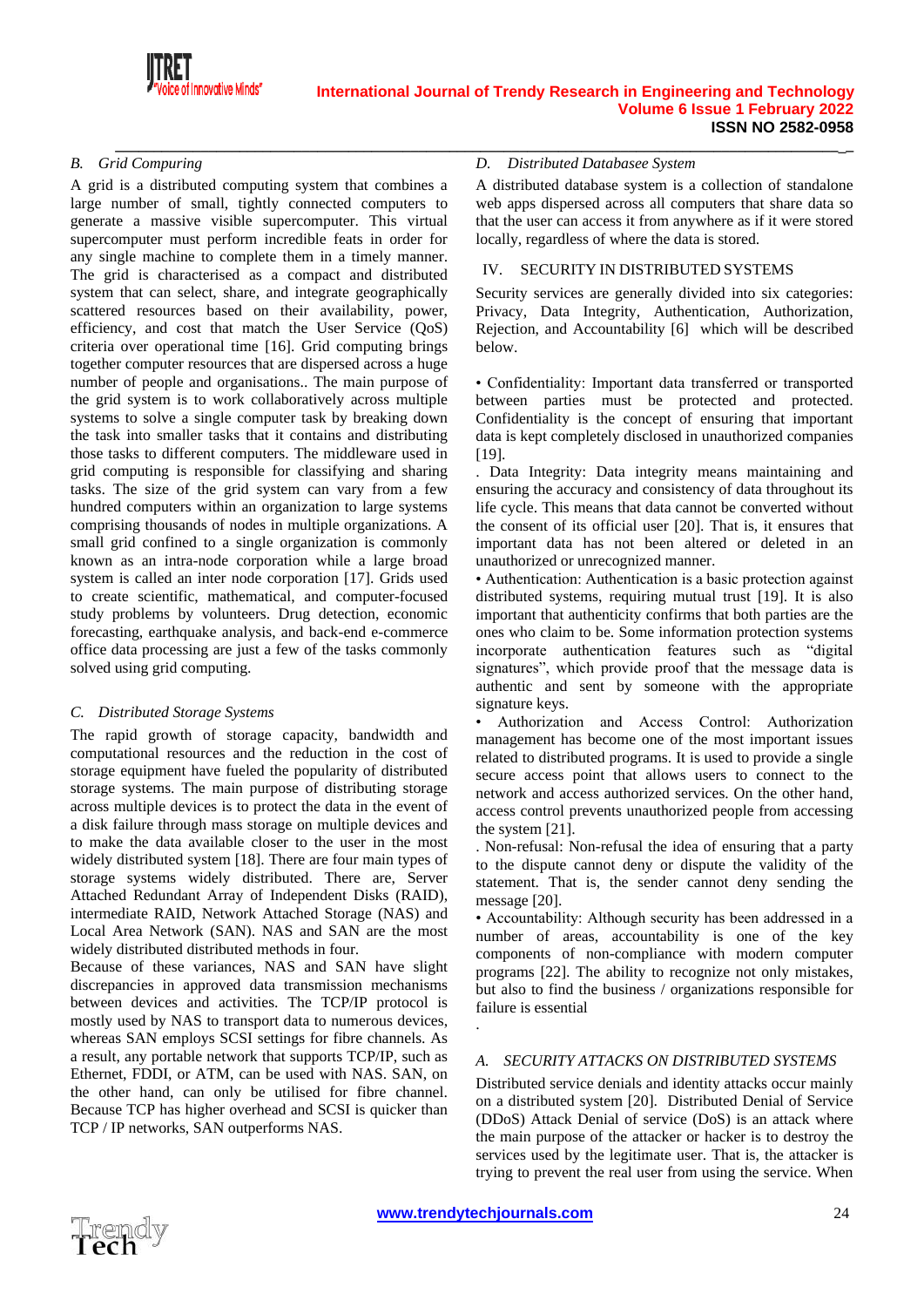

this attack occurs on a distributed system, it is called a Distributed Denial of Service (DDoS) attack. A DDoS attack is when a host of vulnerable programs attack a single target, and triggers a refusal of service for targeted system users. Overcrowding of incoming messages causes the targeted system to shut down, preventing genuine users from accessing the system. An internet hacker begins a conventional DDoS assault by exploiting the vulnerabilities of a single computer system and establishing a DDoS master. The attacker identifies and links to other possibly vulnerable programmes from the main software. Online, there are a plethora of cracked tools available. The attacker can order controlled devices to perform enormous flood attacks against a specific target with a single command [20].

#### *B. Identity Attack on a Distributed System*

Identity Attack incorrectly receives authorized input information and uses that information to commit fraud. Many networks and operating systems use the computer's Internet address to identify legitimate business. In some cases, an IP address may be considered spoofing identity. An attacker may use special programs to create IP packets that appear to come from valid addresses within a business intranet. After accessing the network by a valid IP address, the attacker may edit, rewrite, or delete your data. An attacker can also carry out other types of attacks, as described in the following sections. In P2P, identity theft allows malicious peers on the network to shoot applicationlevel applications and take responsibility for any part of the application [23].

As mentioned above, the four distributed systems used are evaluated in terms of the security issues they face and the proposed solution to avoid these problems. The four models are: cluster computing, P2P networks, grid computing, and cloud computing. It is fair to say that collections have laid the necessary foundation for building large grids and clouds. On the other hand, grid / cloud platforms are considered as service providers. In this section, the authors focus on grid and cloud security, as these programs provide a wide range of services and are widely used by various applications. First, a brief study of the compilation and security of P2P will be presented. After that, the authors will present various security issues and solutions for both grid and cloud in detail

#### *C. CLUSTER COMPUTING SECURITY*

When computing clusters were made public online, they came under a variety of attacks. The most common types of clutter attacks are computer cycle theft, spying links between nodes, and service interruptions [24]. Collections should therefore be protected by security measures that include services such as, authentication, integrity checking, and confidentiality. The main purpose of security measures is to protect the system from hackers, as well as to meet the security requirements of the applications. It can therefore be seen that computer hackers are vulnerable to malicious attacks, such as hackers and crackers, due to their open nature and use of public resources. Extensive research has

been done by several researchers on group safety. Researchers have proposed a number of methods that can be used to protect groups from these attacks [25]. Li and Vaughn learned the dangers of cybersecurity using e-graphs. They emulated several attacks that could be carried on in secrecy, integrity and discovery. Show them that e-graphs can be simplified based on domain information such as setup, and vulnerability. They also say that this process could be used to award collective certificates with the help of a collective risk information base.

[26].

**\_\_\_\_\_\_\_\_\_\_\_\_\_\_\_\_\_\_\_\_\_\_\_\_\_\_\_\_\_\_\_\_\_\_\_\_\_\_\_\_\_\_\_\_\_\_\_\_\_\_\_\_\_\_\_\_\_\_\_\_\_\_\_\_\_\_\_\_\_\_\_\_\_\_\_\_\_\_\_\_\_\_\_\_\_\_\_\_\_\_\_\_\_\_\_**

Xie and Qin proposed two resource allocation techniques [24]:

1. Deadline and Security Obstacles TAPADS (Assignment of Functions for Common Requests with Deadline and Security Issues), and

2. SHARP (Short-Handed Assignment of Functions for Common Requests with Deadline and Security Issues) (Allocation of Security Monitoring Services and Heterogeneity-Aware for Parallel jobs).

These two systems ensure that the same applications are made to computer systems that meet security requirements, as well as the deadline [24]. It may therefore be seen that if these systems primarily validate system availability at the time of application, it is an indication of availability.

Denial of Service (DoS) attacks are one of the most common attacks on distributed systems. This attack has targeted resources so much that resources are restricted from performing their official duties. In ref [27], an introduction to the use of resources and the Markova chain to reduce the effects of DoS attacks on a wireless sensor-based network. The Markov series approach was used to determine the likelihood that functional groups would combine to assess survival rates (defined as the ability to provide basic services after an attack or system error) in different regions. S. Thalod and R. Niwas [28] proposed a security model for computer networks based on the development of cluster computing, using the various tools available in the TCP / IP security model. Each tool has its own security features that make the system secure. They have used these security tools with their security features at various levels of cluster computing architecture, to make the computer system more secure and secure.

# *D. GRID COMPUTING SECURITY*

Grid computer systems provide a few security measures to protect grid resources from attack. Middleware is one of the most important system software in grid infrastructure as it provides standard communication infrastructure and makes grid resources available in applications. Middleware also allows the same security configuration in the service container or message level. Grid verification is based on Critical Public Infrastructure (PKI) and is capable of managing various types of user information such as PKI, SAML, Kerberos tickets, password, etc. The Virtual Organization Membership Service manages authorization for access to grid resources based on the user's Virtual

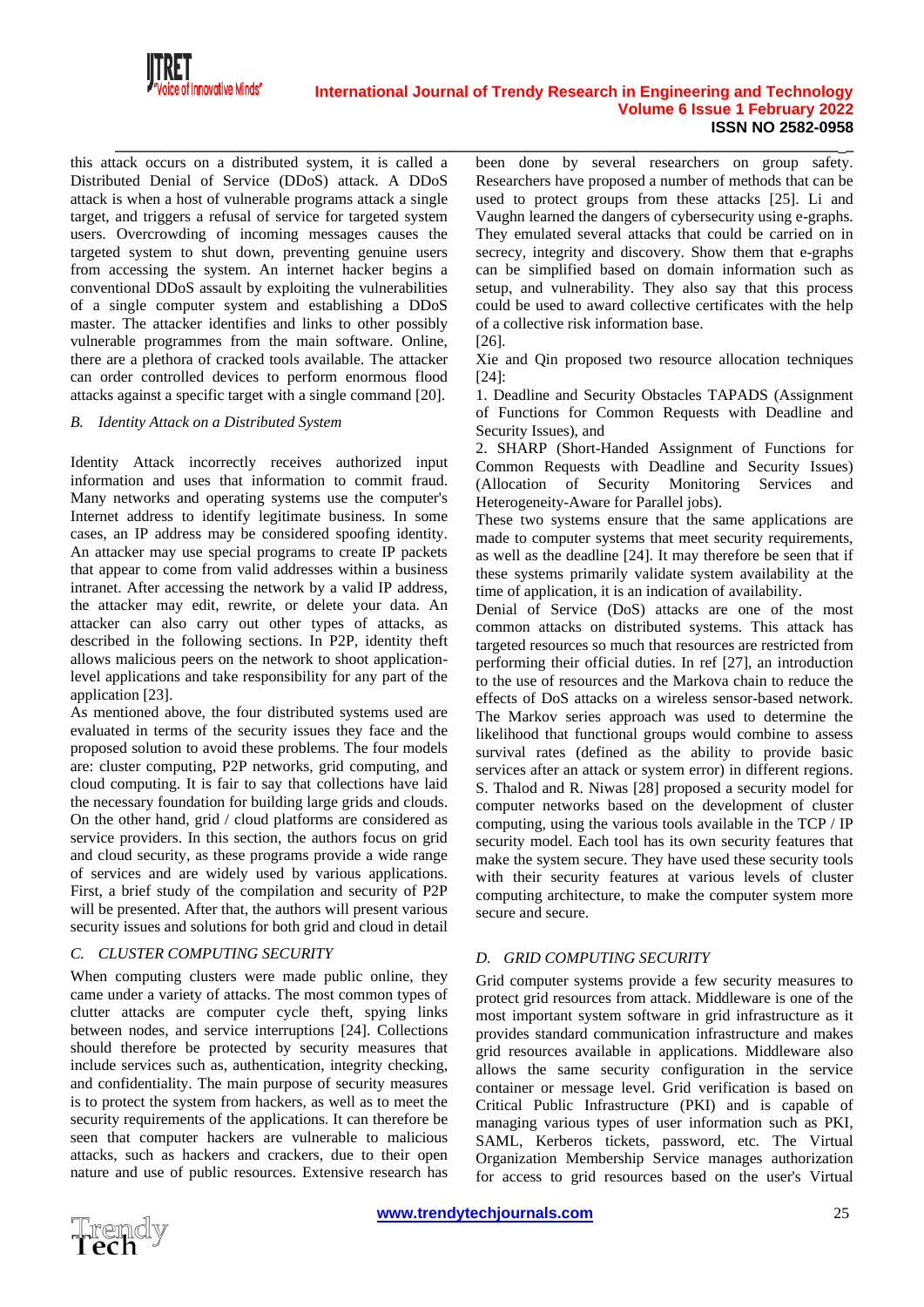

Organization (VO) attributes (VOMS). The Grid Certification Authority (CA) certificate and other proxygenerated projects are used to maintain trust in grid systems, and the trust relationship is represented by a sequence of certificates. The grid verification module is one of the most important components for preventing illegal access to the internal grid and protecting the grid system from external users. This module deals with security concerns from within the grid, where authorised grid users engage in illicit (unauthorised) actions. Almost every grid system accessible today has one or more of these grid security systems. A few community efforts in the domain of grid middleware interaction are underway, with the goal of eventually including grid security as a single integrated security component and system.

#### *E. Distributed Storage System Security*

Several practical studies in the area of threat modelling and establishing a security model to defend distributed storage systems are now underway. Data saved on system storage devices is the most valuable resource in a distributed storage system. This information must be appropriately labelled and safeguarded. And any defence system introduced should be backwards compatible, meaning that it should protect not just data kept once the security system is installed, but also data stored prior to the system's launch. Hasan et al. presented the CIAA model, which is a threat model. The Confidentiality, Integrity, Availability, and Verification aspects of security are all addressed in this paradigm. The authors developed this approach by organising risks into a shared storage system under each component of the CIAA security pillars and providing techniques for avoiding threats. The Data Lifecycle Model, which investigates the types of vulnerabilities that might arise at various stages of the data process from creation to extinction, is another security model described by the authors. Threats are divided into six categories in this approach, and solutions are offered Dikaliotis, Dimakis, and Ho devised a simple linear speed detection system for detecting mistakes in archived storage systems. MCR (Mutually Cooperative Recovery) allows the system to recover data in the event of multiple node failures. The construction of a network coding system based on (n, k) stiff MDS code can aid in the restoration of systems that have experienced a relatively minor failure [18]. As a result, it's clear that security strategies in distributed storage systems are more concerned with data integrity and failure management (availability).

#### *F. Distributed Database Security*

When compared to centralised online systems, distributed database systems suffer additional security vulnerabilities. The advent of numerous new website models, such as object-based website model, temporary website model, object-related data model, and so on, has substantially hampered improving the security of distributed website systems. In a typical security approach, all data on a website and people that access it have the same level of security. A

**\_\_\_\_\_\_\_\_\_\_\_\_\_\_\_\_\_\_\_\_\_\_\_\_\_\_\_\_\_\_\_\_\_\_\_\_\_\_\_\_\_\_\_\_\_\_\_\_\_\_\_\_\_\_\_\_\_\_\_\_\_\_\_\_\_\_\_\_\_\_\_\_\_\_\_\_\_\_\_\_\_\_\_\_\_\_\_\_\_\_\_\_\_\_\_** secure multi-level secure system ensures that each transaction and piece of data is kept safe. The level of security supplied represents the level of performance, and the level of data separation is represented by the level of separationA high-level secure web-based management system (MLS / DBMS) restricts a site's performance based on security requirements. It can be observed from the previous explanation that by separating military information, the security of limiting access to disseminated information can be improved. Zubi presented a concept that might improve the scalability, accessibility, and flexibility of a distributed data system while accessing a wide range of data. To maintain the security of the dispersed information system, he also recommended multi-level access control, confidentiality, reliability and integrity.

#### **CONCLUSION**

As can be seen from the foregoing discussion, security is critical when systems are deployed across numerous locations. The security requirements for each type of distributed system are different. However, the CIA trinity is at the centre of every security implementation in every programme. Data transfer and access to distant resources are the primary concerns for computer collections and grids. Due to the similar nature of clusters, security is a little easier in comparison to the grid. The Denial of Service (DoS) attack is one of the most common attacks on clusters. To mitigate the impact of DoS assaults, researchers have proposed novel solutions based on the markov series. Grid The grid system's middleware layer provides a secure platform for grid users. The grid system employs X.509 certificates and PKI-based security. The grid's user verification module protects against threats from outside sources as well as illicit behaviours by internal users. Data acquisition is crucial to the security of distributed storage systems. Data protection and data protection in the event of node failure are two of the most important aspects of distributed storage. To safeguard the final system from assault and node failure, researchers have proposed a variety of concepts and approaches. The availability of several types of website models has made the use of security more complex in the distributed website system. However, researchers have demonstrated that distributed data security may be improved by employing multi-level security based on the separation of military intelligence and access control. The development of distributed systems was covered in this study in terms of what a distributed system is and the goals of constructing one. The four most commonly distributed applications were selected among all accessible distributed programmes, and the security challenges they face, as well as the solutions suggested by various researchers, were thoroughly explored. Finally, the security concerns and solutions provided for the various systems were summarised and contrasted. In this study, each security feature is discussed separately, such as information security, physical security, and network technical security. In a distributed environment, all of these securities should be used

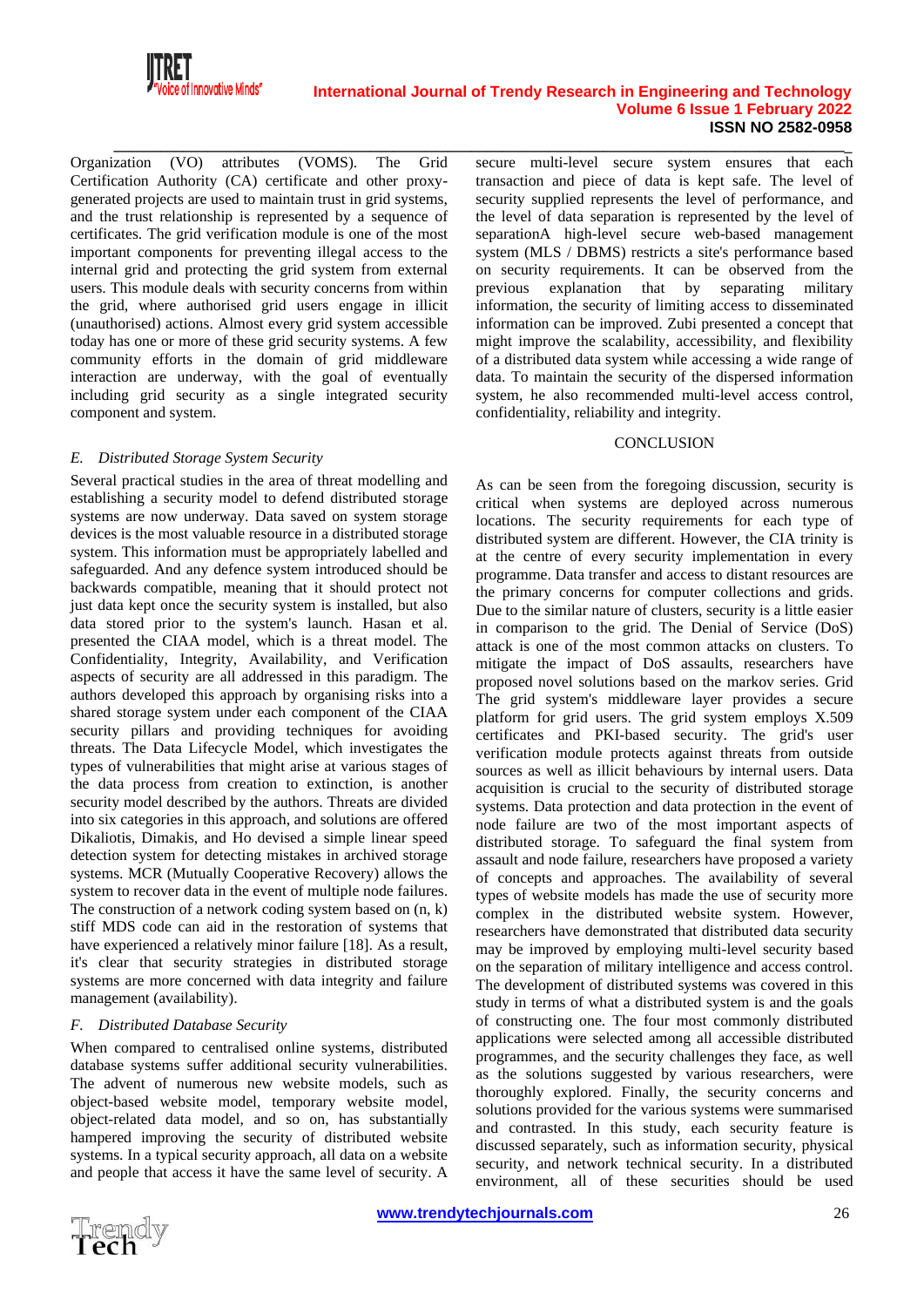

appropriately. The tactics for exploiting these securities are discussed in this paper. Two DDoS attacks and an Identity Attack are also described in this study. This type of assault can happen in a distributed system and has happened before. The answer to this attack is discussed in this publication. After learning all of this, the norm is to make the distributed system more adaptable and dynamic.

#### **REFERENCES**

- [1] G. F. Coulouris, J. Dollimore, and T. Kindberg, Distributed Systems-Concepts and Design, 4th ed. London, England: Addison - Wesley, 2005.
- [2] T. S. Andrew and M. V. Steen, Distributed Systems: Principles and Paradigms, 2nd ed. Upper Saddle River, NJ, USA: Pearson Higher Education, 2007.
- [3] K. Nadiminti, M. D. De Assunçao, and R. Buyya, "Distributed systems and recent innovations: Challenges and benefits," InfoNet Magazine, vol. 16, no. 3, September 2006.
- [4] Z. Shen and X. Wu, "The protection for private keys in distributed computing system enabled by trusted computing platform," in Proc. 2010 IEEE International Conference on Computer Design and Applications, vol. 5, 2010, pp. 576-580
- [5]Srinivasa, K., & Muppalla, A. (2015). Guide to high performance distributed computing: case studies with hadoop. Scalding and Spark, Springer International Publishing. doi:10.1007/978-3-319-13497-0
- [6]Alotaibi, S., Wald, M., & Argles, D. (2010). Using fingerprint recognition in a new security model for accessing distributed systems. International Journal of IntelligentComputing Research, 1(4), 194–203.
- [7]Steen, M., Pierre, G., & Voulgaris, S. (2012). Challenges in very large distributed systems. Journal of Internet Services and Applications,  $(3)$ , 59-66.
- [8]Rahman, M., Ranjan, R., & Buyya, R. (2012). Decentralization in distributed systems: Challenges, technologies, and opportunities.
- .[9]Y. Amir, Y. Kim, C. Nita-Rotaru, J. L. Schultz, J. Stanton, and G. Tsudik, "Secure group communication using robust contributory key agreement," IEEE Transactions on Parallel and Distributed Systems, vol. 15, no. 5, pp. 468-480, 2004.
- [10]S. Lakshmanan, M. Ahamad, and H. Venkateswaran, "Responsive security for stored data," IEEE Transactions on Parallel and Distributed Systems, vol. 14, no. 9, pp. 818-828, 2003.
- [11]Physical Security in Distributed IT Environments. [Online]. Available: [http://www.ithandbook.ffiec.gov](http://www.ithandbook.ffiec.gov/)
- [12] "Packet Filtering" Chapter 6. [Online]. Available: http://www.diablotin.com/librarie/networking/firewall/c h $06$  01.ht m
- **\_\_\_\_\_\_\_\_\_\_\_\_\_\_\_\_\_\_\_\_\_\_\_\_\_\_\_\_\_\_\_\_\_\_\_\_\_\_\_\_\_\_\_\_\_\_\_\_\_\_\_\_\_\_\_\_\_\_\_\_\_\_\_\_\_\_\_\_\_\_\_\_\_\_\_\_\_\_\_\_\_\_\_\_\_\_\_\_\_\_\_\_\_\_\_** [13] L. L. Peterson and B. S. Davie, "Computer network " (2009 edition, page no 626 and 627 )
	- [14]G. Misherghi, L. Yuan, Z. Su, C. N. Chuah, and H. Chen, "A general framework for benchmarking firewall optimization techniques," IEEE Transactions on Network and Service Management, vol. 5, no. 4, pp. 227-238, 2008.
	- [15]Emir Accilien CMPT 585 001. Security issues in Distributed Systems:Is Kerberos the Answer? [Online]. Available[: http://www.pages.csam.montclair.edu](http://www.pages.csam.montclair.edu/)
	- [16]A. Saafan. (23 March 2009). Distributed Denial of Service Attacks: Explain nation, classification and suggested Solutions. [Online]. Available: suggested Solutions.<br>[http://www.exploit-db.com](http://www.exploit-db.com/)
	- [17]K. P. Puttaswamy, H. Zheng, and B. Y. Zhao, Securing structured overlays against identity attacks, IEEE Transactions on Parallel and Distributed Systems, vol. 20, no. 10, pp. 1487-1498, 2009.
	- [18]D. Harinath, et al. "Enhancing security using video steganography and water marking," Advances in Image and Video Processing, [S.l.], v.  $\overline{3}$ , n. 5, p. 1, nov. 2015.<br>Available at: Available at: <http://scholarpublishing.org/index.php/AIVP/article/vi ew/1650/8 87>. Date accessed: 16 Nov. 2015. doi:http://dx.doi.org/10.14738/aivp.35.1650.
	- [19]Abbas, A., & Khan, S. (2014). A review on the state-ofthe-art: Privacy preservingapproaches in e-Health clouds. IEEE Journal Biomedical Health Information, 18(4),1431 – 1441. doi:10.1109/JBHI.2014.2300846 PMID:25014943
	- [20]Kumar, M., & Agrawal, N. (2013). Analysis of different security issues and attacks in distributed system: Areview. International Journal of Advanced Research in Computer Science and Software Engineering, 3(4), 232 –237.
	- [21]Koshutanski, H. (2009). A Survey on distributed access control systems for web business processes. International Journal of Network Security, 9(1), 61–69.
	- [22]Karajeh, H., Maqableh, M., & Masa'deh, R. (2011). Security of cloud computing environment. In Proceedings of the 23rd IBIMA Conference on Vision 2020: Sustainable Growth, Economic Development, and Global Competitiveness
	- [23]Puttaswamy, K., Zheng, H., & Zhao, B. (2009). Securing structured overlays against identity attacks. IEEE Transactions on Parallel and Distributed Systems, 20(10), 1487–1498. doi:10.1109/TPDS.2008.241
	- [24]Xie, T., & Qin, X. (2008). Security-aware resource allocation for real-time paralleljobs on homogeneous and heterogeneous clusters. IEEE Transactions on Paralleland Distributed Systems, 19(5), 682 - 697. doi:10.1109/TPDS.2007.70776
	- [25]Firdhous, M. (2011). Implementation of security in distributed systems -